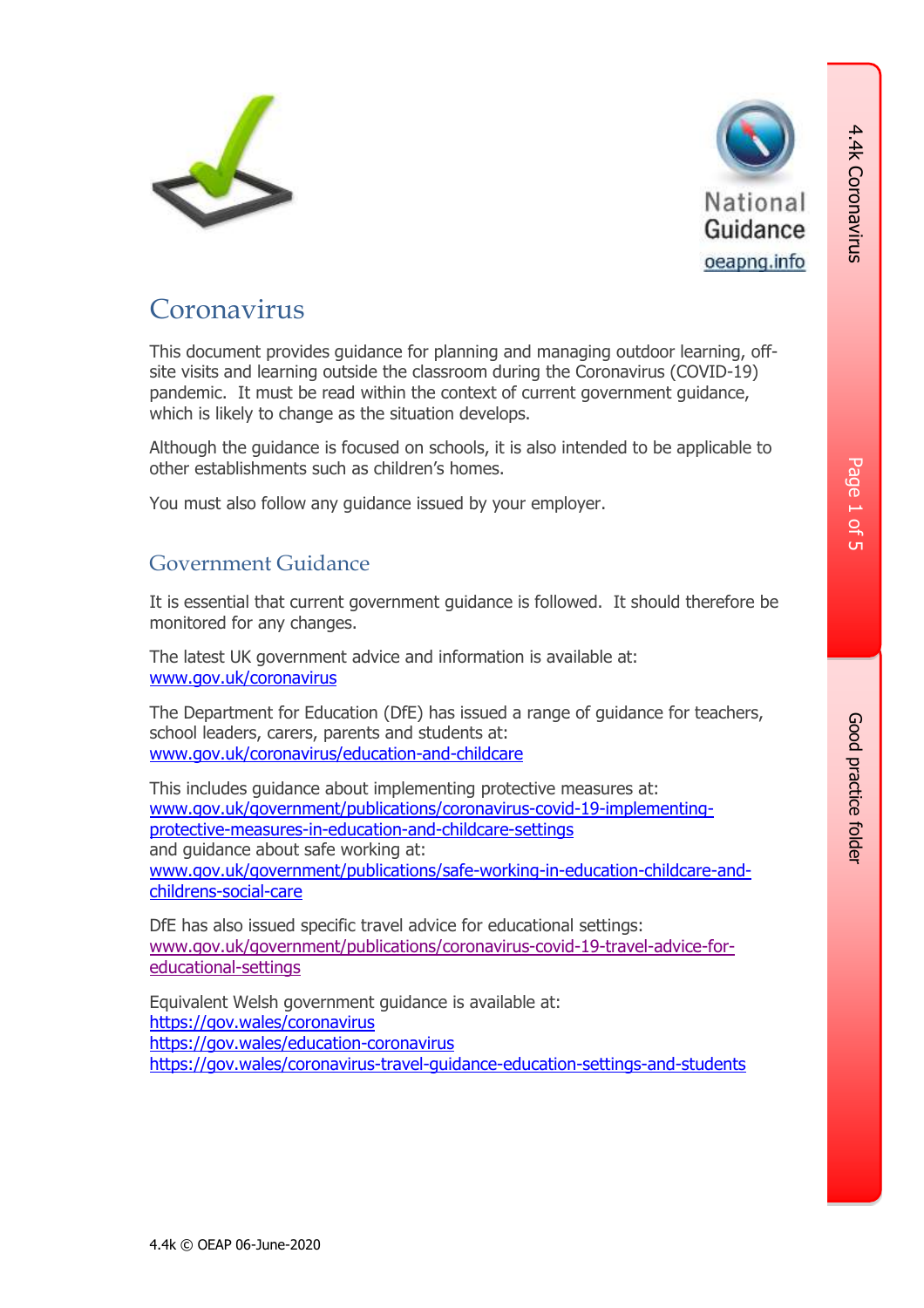## Page 2 Գ<br>տ

#### Outdoor Learning and Off-Site Visits during the Pandemic

Learning outdoors has many educational and health benefits. During the pandemic, it also provides opportunities for 'social distancing' and fresh air, and so establishments should consider how they can maximise the amount of time that children and young people spend outdoors.

Current government travel guidance for educational settings advises against all overseas and domestic visits for children under 18. Government advice is also to avoid public transport and unnecessary journeys. It is therefore not advisable to use venues which involve travel.

However, in addition to using their own playgrounds and gardens, many schools routinely use outdoor areas adjacent to and nearby the school for educational activities, sometimes designated as a 'Local Learning Area'. It should be possible to continue to use most venues that are in walking distance, within current limitations. It might also be possible to negotiate temporary exclusive use of an outdoor area close to an establishment, with the landowner.

Establishments should use their judgement, informed by government guidance about protective measures and safe working during the pandemic, to decide what is appropriate in their particular circumstances. In making this decision, it is helpful to consider the 'SAGE' variables (Staff, Activity, Group, Environment) - see document [1b "Foundations"](https://oeapng.info/downloads/download-info/1b-foundations/).

There are many ideas and resources for activities available online, for example:

- Council for Learning Outside the Classroom [www.lotc.org.uk/resources/education-resources](http://www.lotc.org.uk/resources/education-resources)
- Learning Through Landscapes [www.ltl.org.uk/free-resources](http://www.ltl.org.uk/free-resources)
- National Trust [www.nationaltrust.org.uk/features/50-things-to-do-before-youre-11--activity-list](https://www.nationaltrust.org.uk/features/50-things-to-do-before-youre-11--activity-list)

During the pandemic, many venues such as theatres, art galleries and museums are closed to the public. If there are any within walking distance of the establishment, it might be possible to arrange for them to be used as venues for teaching and learning with appropriate preparation.

#### Planning and Managing Activities during the Pandemic

The following guidance for planning and managing activities is specific to operating during the COVID-19 pandemic. You should also be familiar with other National Guidance documents relevant to your role, as the normal principles of good practice still apply.

You should review your standard operating procedures to ensure that they include the measures that you need to take to reduce the risks from COVID-19.

It is particularly important to follow government guidance about 'social distancing', group sizes, personal protective equipment and hygiene, whether indoors or outdoors, on-site or off-site.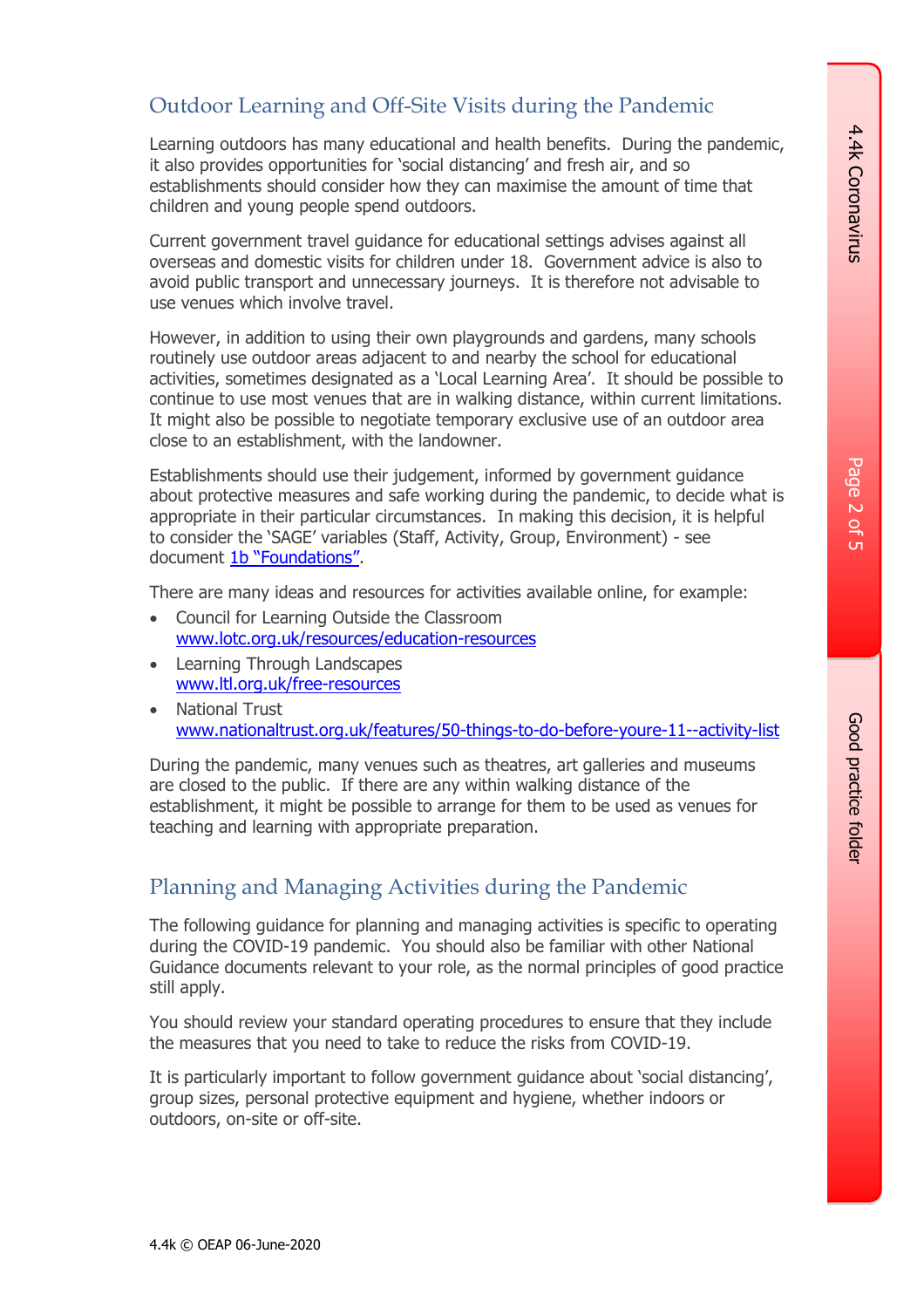Page 3 Գ<br>տ

Good practice folder Good practice folder

You should consider avoiding activities which have a high likelihood of minor injuries, so as to reduce the need for first aid, close contact with participants, or visits to hospital.

If the planned activity is in an area open to the public, you should consider carefully how you will ensure that your group is isolated from the public. This includes isolation from children who normally attend the establishment, or other local establishments, but are currently not doing so and who may therefore be attracted to your group and be disruptive.

Venues should therefore be selected to minimise any possible interaction with the public, including children not at school.

The same attention should be given to hygiene when outdoors as when indoors. For example:

- Regularly washing/sanitising hands including when going outside, before and after touching shared objects such as activity equipment, before eating, after using the toilet, when getting on or off transport such as a minibus, when returning inside;
- Avoiding touching objects shared by the public for example, a member of staff could hold a gate open to avoid everyone touching it;
- Avoiding activities which involve touching each other (e.g. holding hands);
- Sanitising equipment before it is used.

Consider carrying, or having easily available, antiseptic hand gel, antiseptic wipes, tissues, bags for waste, gloves and face masks and possibly disposable aprons and eye protection, in case staff need to administer first aid or give direct support or personal care to a participant.

Be aware that antiseptic hand gel usually contains a high proportion of alcohol, and could therefore be a temptation for abuse by some young people. It should be used under close staff supervision.

During some activities, it may be possible to designate or mark out 'zones' within which individual participants work, to avoid contact between them.

It is important to keep parents informed about your plans and the precautions you are taking, both indoors and outdoors, as they will naturally be concerned. Some schools may be working with staff and children who normally attend other schools, where policies, procedures and expectations are different, and so it may be necessary to establish a common understanding with staff, parents and children.

Where staff are working with children with whom they are unfamiliar, or in an unfamiliar establishment and local area, they should take this into account when planning activities.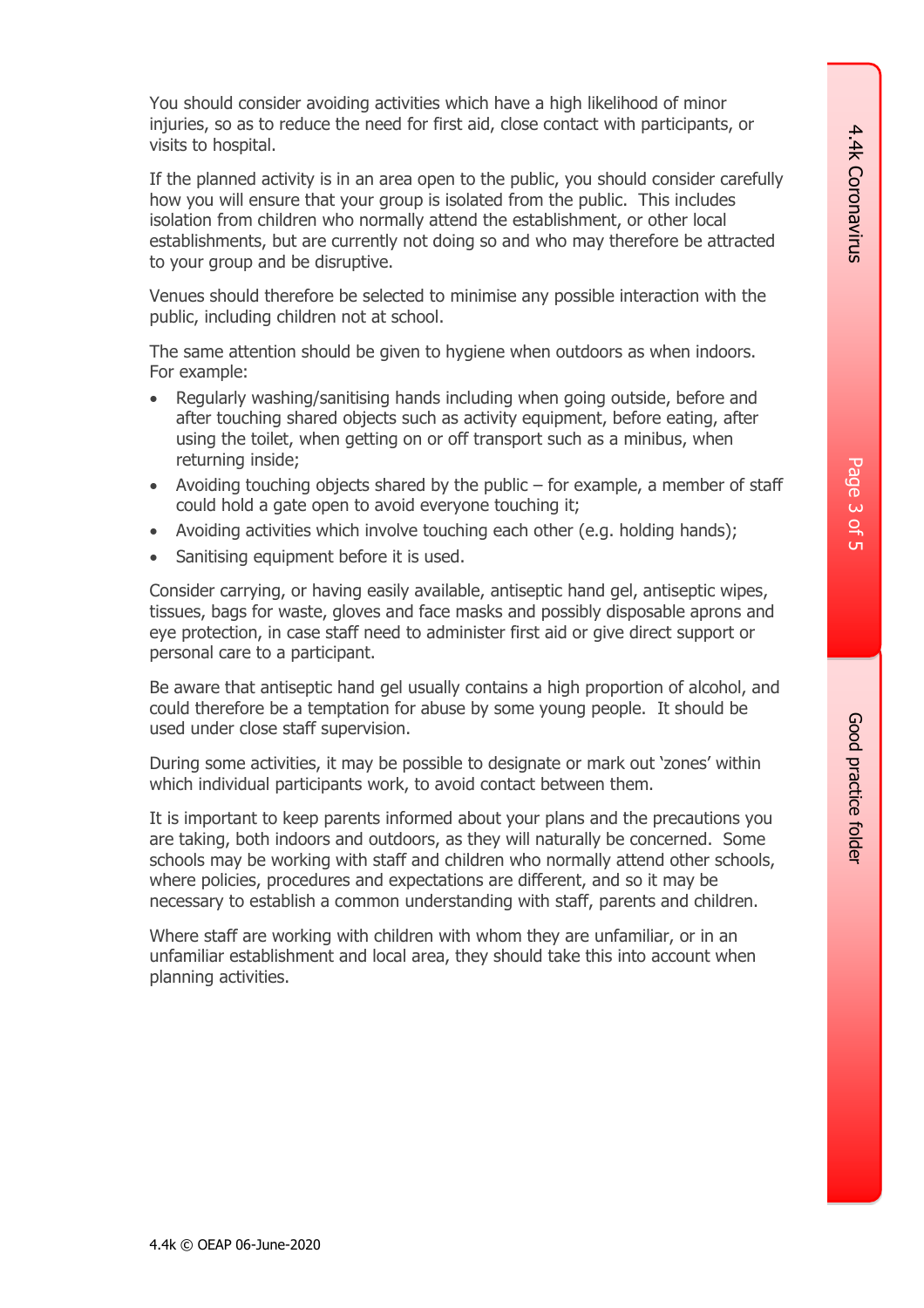#### Future Visits

Restrictions on visits could continue for a significant time, and so it would be unwise to make any definite plans until it is known when they will be relaxed.

When the time comes to make such plans, you should take the current government guidance into account as part of your process of risk assessment, and then check it regularly in the days and weeks leading up to the visit, and during a residential visit, and make any changes necessary to your plans.

Parents and participants may naturally be concerned, so you should discuss their concerns with them and keep them informed about the situation and how you plan to mitigate any risks.

If you plan to visit a venue such as a museum or gallery, or to attend a public event such as a concert or sporting fixture, or to stay in accommodation such as a hostel or hotel, or if you are using a tour operator or activity provider, discuss the potential effects of COVID-19 with them at the time of booking, and keep in touch with them during the run-up to the visit.

If you make any bookings or financial commitments, you should clarify how the terms and conditions will apply if you, or the provider, have to cancel, or are prevented from going ahead because of COVID-19 or its effects. You should also ensure that parents are clear about any financial consequences of cancellation. See document [3.2i "Contracts and Waivers"](https://oeapng.info/downloads/download-info/3-2i-contracts-and-waivers/).

If the visit involves any significant financial commitments, such as travel or accommodation, you should discuss the potential effects of COVID-19 with your travel insurance provider. For example, will the insurance cover the cost of cancellation, curtailment or delay due to changes in government guidance or virus control measures (such as members of the group being isolated at home or in a hotel and prevented from travelling)? See document [4.4c "Insurance".](https://oeapng.info/downloads/download-info/4-4c-insurance/)

The Association of British Insurers has published advice on the travel insurance implications of COVID-19, mainly focused on overseas travel, at: [www.abi.org.uk/products-and-issues/topics-and-issues/coronavirus-qa](http://www.abi.org.uk/products-and-issues/topics-and-issues/coronavirus-qa)

Because of COVID-19, there may be a higher than normal risk of leaders being unable to go on a visit, and so you may need to take this into account when planning the staffing of visits.

If you are planning a visit which involves another group (perhaps a group overseas), such as an exchange visit, or if you are planning to host or work with another group (perhaps an overseas group visiting the UK), you should keep in contact with them and be aware that they might need to change or cancel the arrangement.